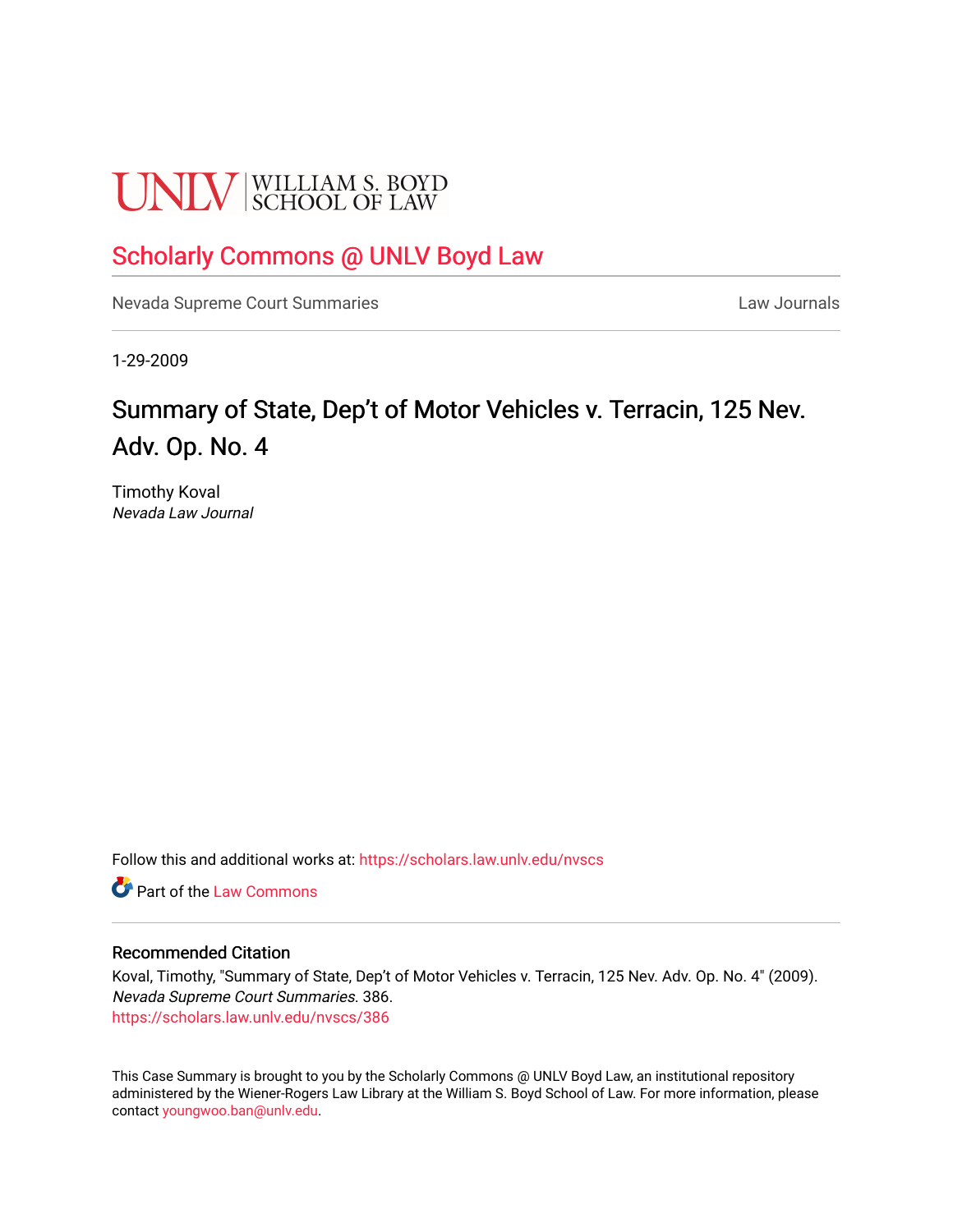## **State, Dep't of Motor Vehicles v. Terracin,** *125 Nev. Adv. Op. No. 4 (Jan. 29, 2009)1*

### *AUTOMOBILES – SUSPENSION OR REVOCATION OF LICENSE*

#### **Summary**

Appellant State of Nevada Department of Motor Vehicles ("DMV") filed consolidated appeals from district court orders granting petitions for judicial review regarding the DMV's acts of revoking the driving privileges of respondents Tracy Lynn Terracin and Matthew Casey following their convictions for driving under the influence ("DUI").

#### **Disposition/Outcome**

Affirmed district court decisions to grant judicial review and reduce the suspension of respondents' driving privileges from one year to ninety days.

#### **Factual and Procedural History**

In 2001, Terracin was convicted of DUI. Pursuant to NRS 483.360(1)(c), the DMV must suspend the driver's license of an individual for ninety days if the conviction is the driver's first DUI offense in seven years.<sup>2</sup> Consequently, the DMV suspended Terracin's license for ninety days.

Shortly after the Nevada Legislature revised NRS  $483.360(1)$ ,<sup>3</sup> Terracin was once again convicted of DUI. However, Terracin was convicted as a first-time offender under NRS  $484.3792(1)(a)$ .<sup>4</sup> The DMV then suspended Terracin's license for one year under the theory that the amended NRS  $483.460(1)(b)(5)$  required a one-year suspension following a second DUI conviction within a seven-year period.

Casey was convicted of DUI in 2004, resulting in suspension of his driver's license for ninety days under the prior version of NRS  $483.460(1)(c)$ .<sup>5</sup> Casey was once again convicted of DUI less than two years later. Although Casey was charged as a second-time DUI offender under NRS 484.3792(1)(b), he was ultimately convicted as a first-time offender under NRS  $484.3792(1)(a)$ .<sup>6</sup> The DMV then suspended Casey's driving privileges for one year under the

<sup>&</sup>lt;sup>1</sup> By Timothy Koval

<sup>&</sup>lt;sup>2</sup> NEV. REV. STAT. § 483.460(1)(a) (2003) (amended 2005).

<sup>3</sup> *See* NEV. REV. STAT. § 483.460(1) (2005).

<sup>4</sup> *See* NEV. REV. STAT. § 484.3792(1)(a) (2005) (amended 2007).

<sup>5</sup> *See* NEV. REV. STAT. § 483.460(1)(a) (2003) (amended 2005).

<sup>6</sup> *See* NEV. REV. STAT. § 484.3792(1)(a)-(b).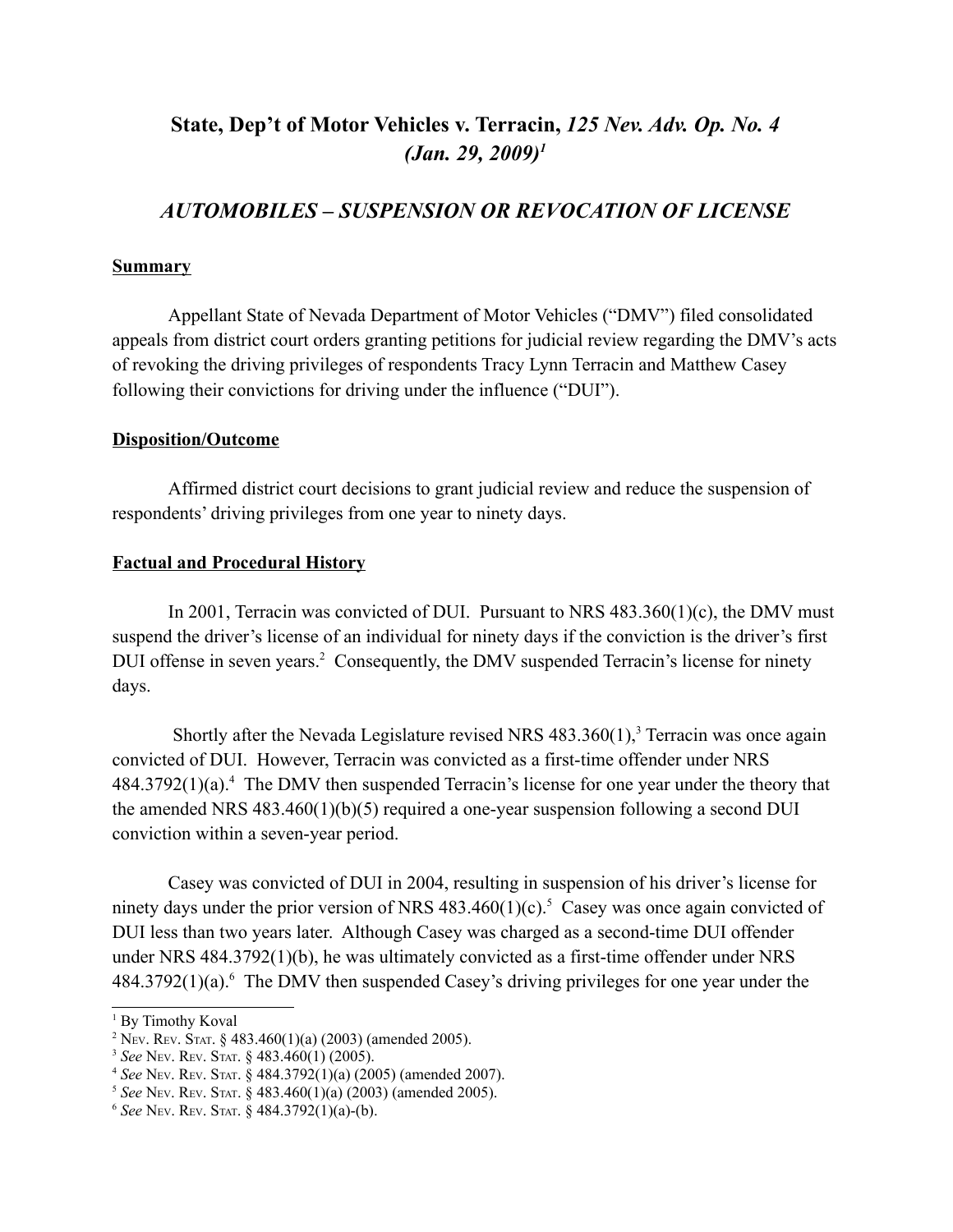amended version of NRS  $483.460(1)(b)(5)$ .<sup>7</sup>

The DMV affirmed its decisions after conducting administrative hearings for both respondents, upon which both Terracin and Casey filed petitions for judicial review with the Eighth Judicial District Court. The district court granted the petitions for review and, in accordance with the amended version of NRS  $483.460(1)(c)$ , reduced the suspensions to ninety days. These consolidated appeals followed.

#### **Discussion**

#### Statutory Construction

The court reviews issues of statutory construction de novo. As such, the court first reviews the statutory text to determine if its language is plain and unambiguous.<sup>8</sup> Under the prior version of NRS 483.460, the Nevada Supreme Court held that an individual loses driving privileges for a specified time depending on how many DUI offenses the individual has committed within a 7-year period.<sup>9</sup> Subsequently, the Nevada Legislature amended NRS 483.460 to predicate punishment on the statute under which an individual is convicted.<sup>10</sup> Under the amended version of NRS 483.460(1)(c), the DMV must revoke a driver's license for ninety days if the driver is convicted as a first-time offender under NRS  $484.3792(1)(a)$ .<sup>11</sup>

As both Terracin and Casey were convicted as first-time offenders under NRS 484.3792(1)(a) following their second DUI offenses, they were subject to the ninety-day revocation period as described under NRS  $483.460(1)(c)$ .<sup>12</sup> The DMV's action to suspend the respondents' licenses for one year was not appropriate under the amended version of NRS 483.460. Consequently, the district court's orders granting respondents' petitions for judicial review and reducing each suspension to ninety days are affirmed.

#### **Conclusion**

Under the amended version of NRS 483.460, the DMV shall revoke the driving privileges of an individual who is convicted of DUI.<sup>13</sup> NRS 484.3792(1)(a), (b), and (c) are determinative of the revocation periods pronounced in NRS 483.460.<sup>14</sup> Although respondents Terracin and Casey had each committed a prior DUI offense within a period of seven years

<sup>7</sup> *See* NEV. REV. STAT. § 483.460(1)(b)(5) (2005).

<sup>8</sup> Cirac v. Lander County, 95 Nev. 723, 729 (1979).

<sup>9</sup> *See* Yohey v. State, Dep't of Motor Vehicles, 747 P.2d 238, 239 (Nev. 1987).

<sup>10</sup> NEV. REV. STAT. § 483.460.

<sup>&</sup>lt;sup>11</sup> *Id.* § 483.460(1)(a).

<sup>&</sup>lt;sup>12</sup> *See id.* § 483.460(1)(c).

<sup>13</sup> *See id.* § 483.460.

<sup>14</sup> *See id.*